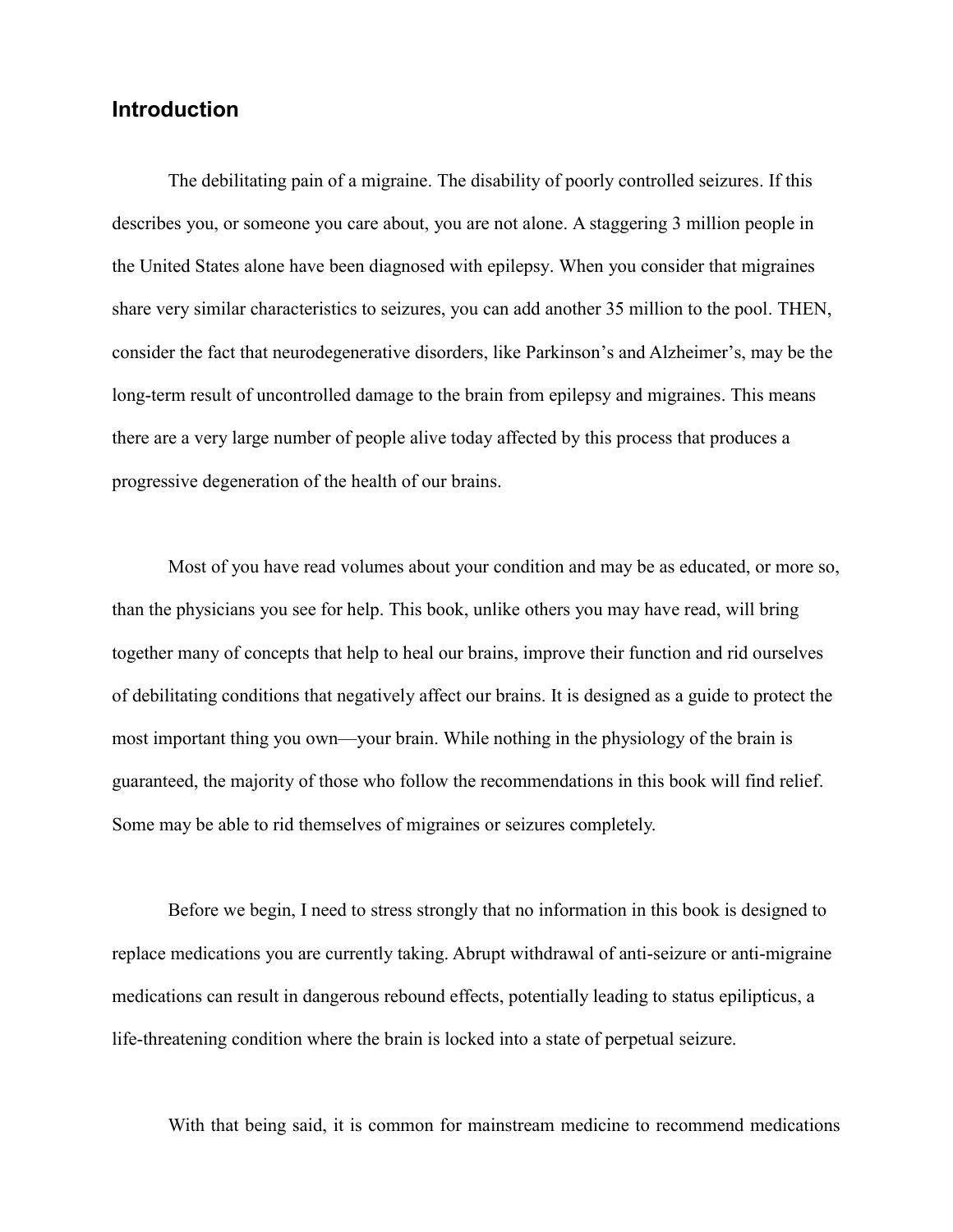that control the seizure or headache, but do nothing to help protect the brain. This is obviously a severe shortcoming and a grave failing of the way we treat migraines and seizures in society today. It is indescribably important for patients to understand that the ultimate responsibility for their health lies within. It does NOT lie with the physician. Physicians can guide and coach you, but the job of improving the health of your brain is yours alone. It has been shown in research that those who have a higher "health locus of control" have a higher quality of life. In other words, when you believe that the responsibility for your health comes from within, your life, your seizures or your migraines will be better. The bottom line, regardless of all other factors, is that we are in control of our own health. With the exception of a very few purely genetic associations, whatever happens to us is the result of the decisions that we make. Period. We, and not anyone else, are responsible for our health. Many disease states will never be managed effectively until that patient "buys into" the fact that his or her health outcomes depend NOT on their doctor giving them the right medication or surgical procedure, but rather on his or her own choices. Unfortunately much of mainstream medicine does not foster this independent thinking, but rather that a disease is a result of "bad luck" in the genetic lottery and there really isn't anything that can be done, so you have to take this pill.

In general, if we stop a sick neuron from communicating with its healthy neighbor by loading people up with drugs to, in fact, halt their interactive communications, we think we've been successful. All we've done is impede that communication. We haven't fixed the sick neuron. In many cases, that neuron continues to degenerate. If one neuron is going to be sick, it is highly likely there is the environment for other neurons to be sick. So again, taking action to protect your brain is not optional. It is required if you would like to genuinely improve how your brain is functioning and protect your cognitive ability.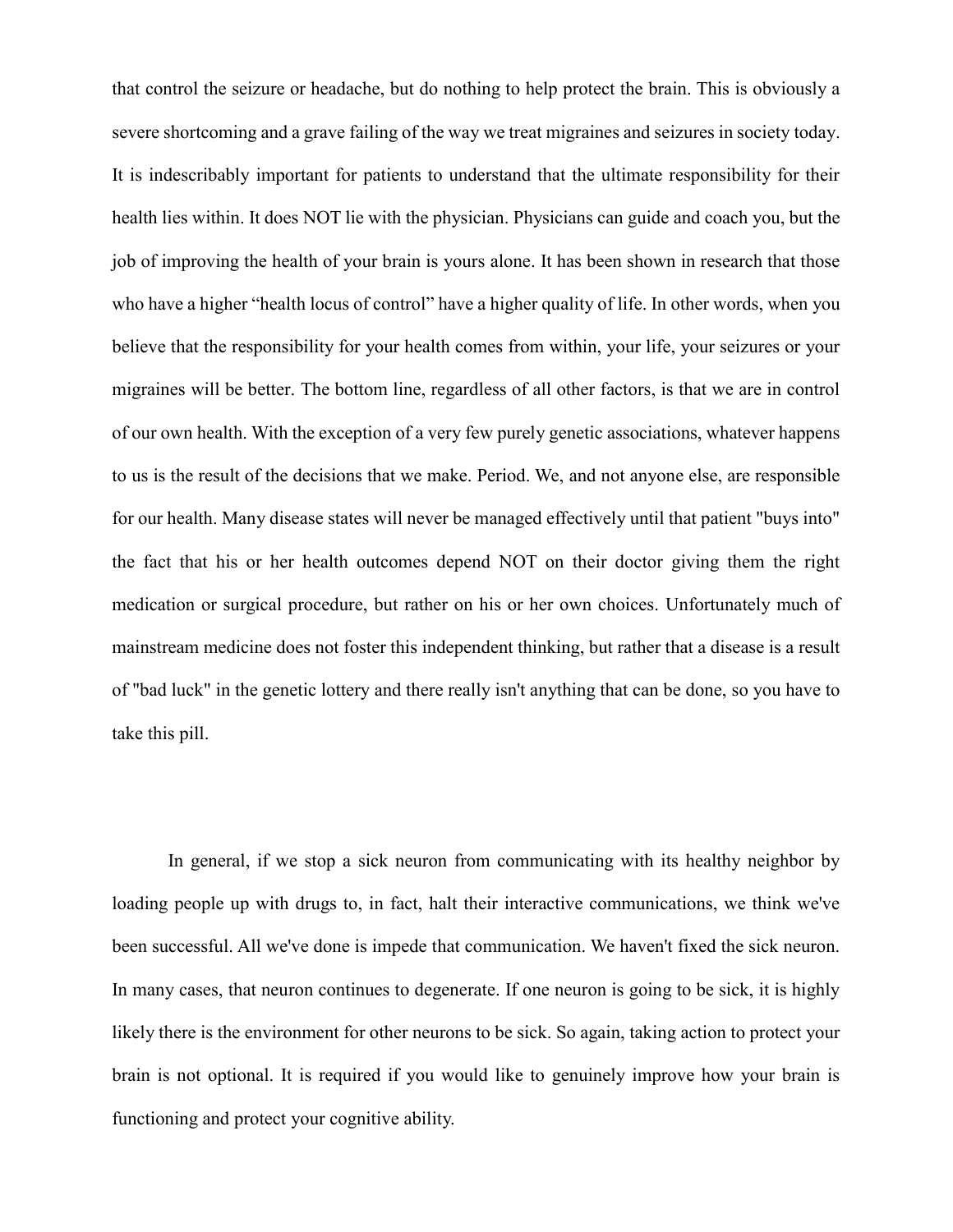The research studies looking at how many people becoming seizure-free show dismal futures for the epileptic patient. I feel that this reflects how inadequate our approaches to seizures and migraines are. We give no advice to help to protect the brain. Because of that, neurosurgeons are starting to recommend a very scary surgical option for seizures. A recent article actually proposed that 1/3 of epileptic patients are candidates for epilepsy surgery. If a physician recommends surgery with no recommendations for what to do to protect your brain, pack up and run as fast as possible in the opposite direction. To me, the recommendation to take out a portion of your brain and not deal with the problem that started it should be considered malpractice.

If the concepts and approaches in this book resonate well with you, follow the principles in it to see how you feel. Give it time – three months, six months or a year – during which time you can continually evaluate how you are feeling. After that time, begin to ask yourself important questions:

- How does my brain respond to stressful situations?
- Are there any breakthrough headaches or seizures I was having before that I no longer am having?
- Is my thinking clearer, and I'm better able to concentrate on important tasks?

Keep your prescribing doctor up to date, explain what you've done and how much improvement you've felt and begin a conversation about potentially adjusting, reducing or eliminating the medications you're on. With that perspective, you can better delve into the root of the problem and manage your condition differently. If your doctor is not willing to work with you on this, FIND A NEW ONE. This is not the type of provider you need for a chronic condition.